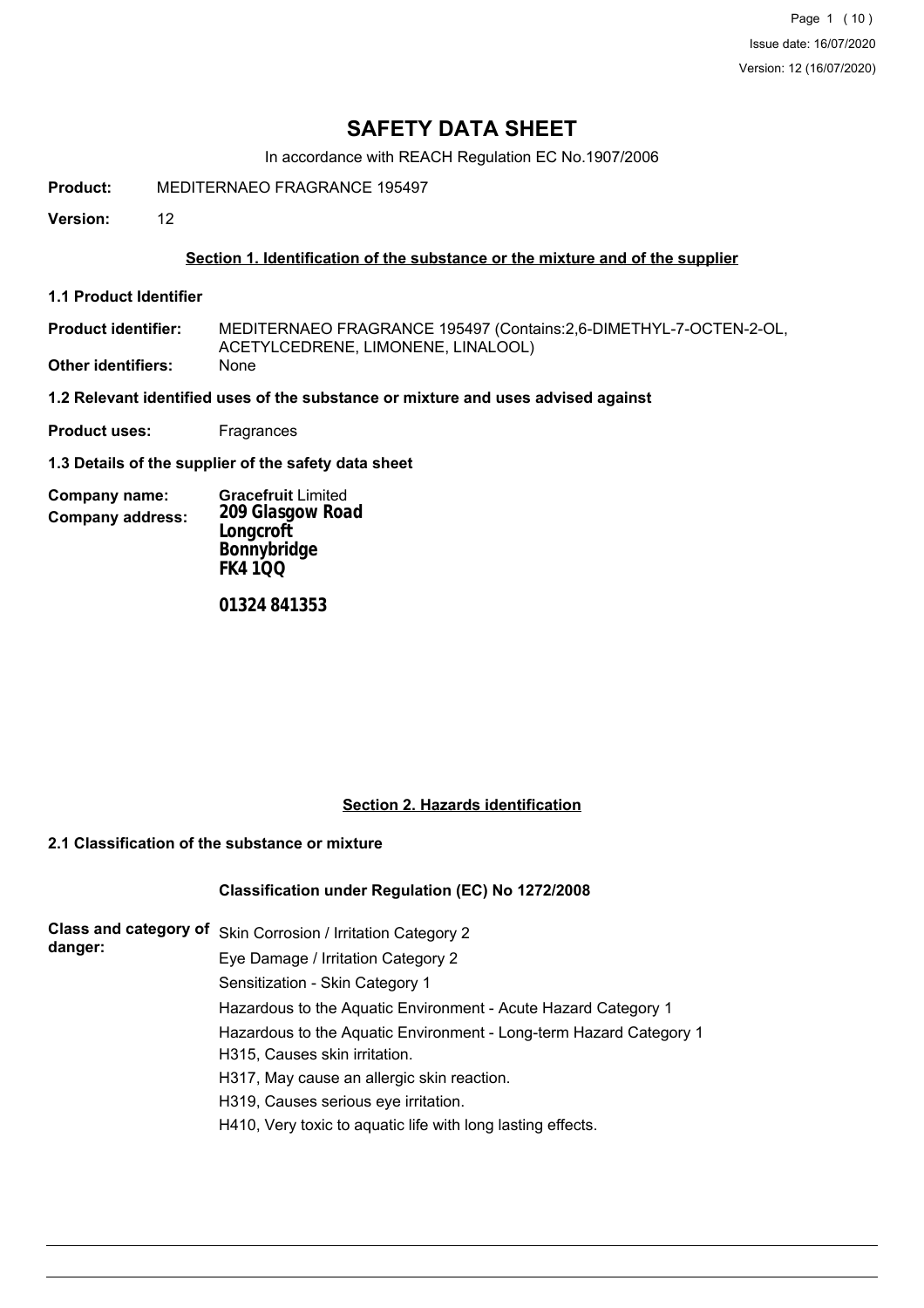Page 2 (10) Issue date: 16/07/2020 Version: 12 (16/07/2020)

# **SAFETY DATA SHEET**

In accordance with REACH Regulation EC No.1907/2006

- **Product:** MEDITERNAEO FRAGRANCE 195497
- **Version:** 12
- **2.2 Label elements**
- **Signal word:** Warning

- **Hazard statements:** H315, Causes skin irritation.
	- H317, May cause an allergic skin reaction.
		- H319, Causes serious eye irritation.
		- H410, Very toxic to aquatic life with long lasting effects.
- EUH208, Contains BETA-PINENES, CITRAL, CITRONELLOL, COUMARIN, DELTA-DAMASCONE, GERANYL ACETATE, L-BETA-PINENE, LINALYL ACETATE, METHYL ATRATATE, NERYL ACETATE. May produce an allergic reaction. **Supplemental Information:**
- **Precautionary statements:**
- P261, Avoid breathing vapour or dust.
	- P264, Wash hands and other contacted skin thoroughly after handling.
	- P272, Contaminated work clothing should not be allowed out of the workplace.
		- P273, Avoid release to the environment.
		- P280, Wear protective gloves/eye protection/face protection.
		- P302/352, IF ON SKIN: Wash with plenty of soap and water.
	- P305/351/338, IF IN EYES: Rinse cautiously with water for several minutes. Remove contact lenses, if present and easy to do. Continue rinsing.
	- P333/313, If skin irritation or rash occurs: Get medical advice/attention.
	- P337/313, If eye irritation persists: Get medical advice/attention.
	- P362, Take off contaminated clothing and wash before reuse.
	- P391, Collect spillage.
	- P501, Dispose of contents/container to approved disposal site, in accordance with local regulations.

**Pictograms:**

**Other hazards:** Hydrocarbon Concentration %: 6.508%

### **Section 3. Composition / information on ingredients**

### **3.2 Mixtures**

#### **Contains:**

| EC<br>CAS<br>Name | <b>REACH Registration</b><br>NO. | % | <b>Classification for</b><br>(CLP) 1272/2008 |
|-------------------|----------------------------------|---|----------------------------------------------|
|-------------------|----------------------------------|---|----------------------------------------------|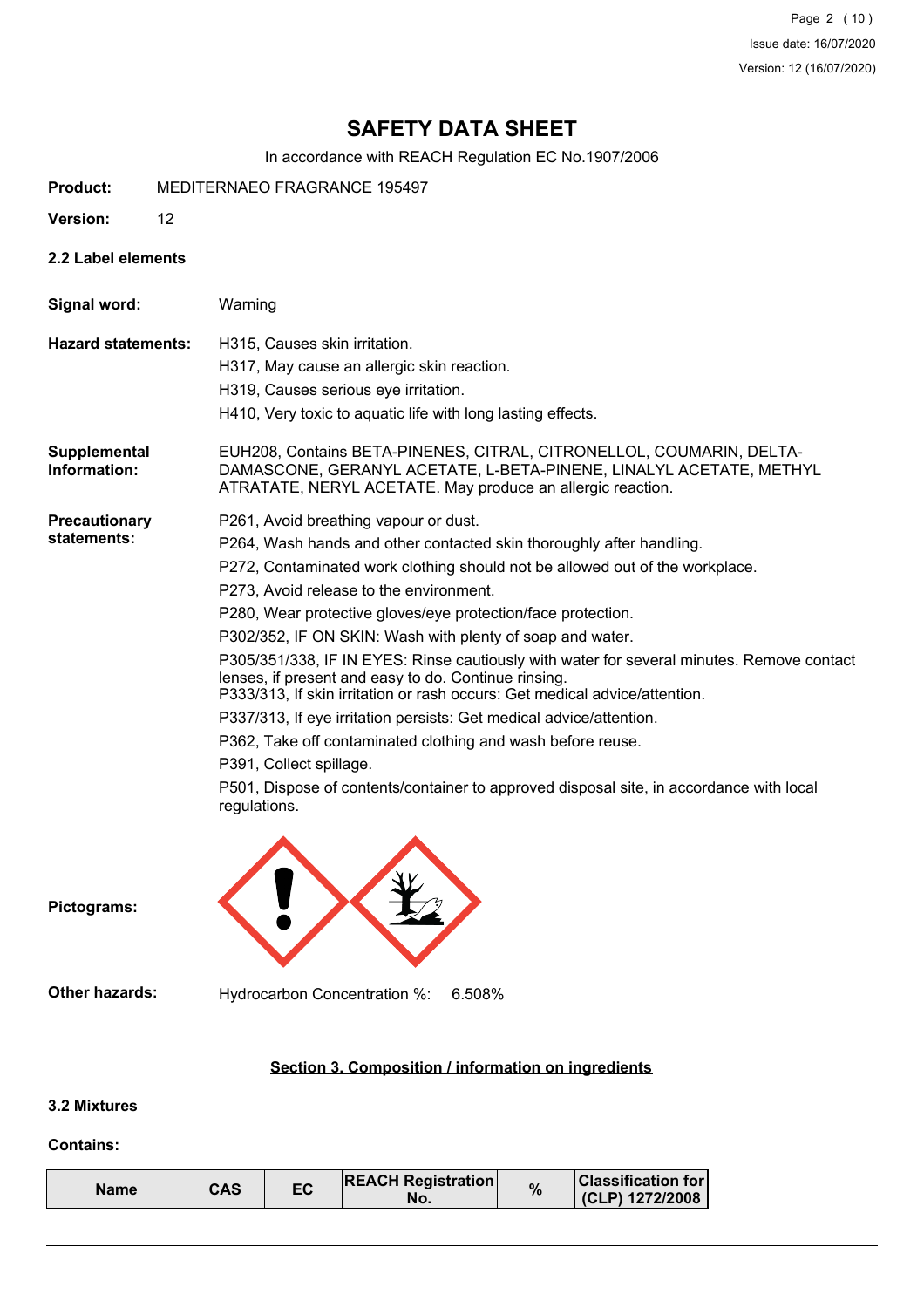Page 3 (10) Issue date: 16/07/2020 Version: 12 (16/07/2020)

## **SAFETY DATA SHEET**

In accordance with REACH Regulation EC No.1907/2006

## **Product:** MEDITERNAEO FRAGRANCE 195497

### **Version:** 12

| ACETYL HEXAMETHYL 21145-77-7.                                           |                            | 244-240-6. |                       |             | ATO 4-EH A1-EH C1;                                                        |
|-------------------------------------------------------------------------|----------------------------|------------|-----------------------|-------------|---------------------------------------------------------------------------|
| TETRALIN (AHTN)                                                         | 1506-02-1                  | 216-133-4  |                       | 10-<20%     | H302-H410.-                                                               |
| 2.6-DIMETHYL-7-<br>OCTEN-2-OL                                           | 18479-58-8                 | 242-362-4  |                       | 10-<20%     | SCI 2-EDI 2;H315-<br>H319.-                                               |
| ACETYLCEDRENE                                                           | 32388-55-9                 | 251-020-3  |                       | 10-<20%     | SS 1B-EH A1-EH C1;<br>H317-H410.-                                         |
| <b>HEXAMETHYLINDANO</b><br>PYRAN                                        | 1222-05-5                  | 214-946-9  | 01-2119488227-29-xxxx | $5 - 10%$   | EH A1-EH C1;H410,-                                                        |
| $2-T -$<br>BUTYLCYCLOHEXYLO  139504-68-0  412-300-2<br><b>XYBUTANOL</b> |                            |            | 01-0000015959-52-xxxx | $5 - 10%$   | EDI 2-EH C2;H319-<br>H411.-                                               |
| <b>LIMONENE</b>                                                         | 5989-27-5                  | 227-813-5  |                       | 1-<5%       | FL 3-SCI 2-SS 1B-AH<br>1-EH A1-EH C1:H226-<br>H304-H315-H317-<br>$H410 -$ |
| TETRAHYDRO-<br>METHYL-<br>(METHYLPROPYL)-<br>PYRAN-4-OL                 | 63500-71-0                 | 405-040-6  | 01-0000015458-64-xxxx | $1 - 5%$    | EDI 2;H319,-                                                              |
| LINALOOL                                                                | 78-70-6                    | 201-134-4  | 01-2119474016-42-xxxx | $1 - 5%$    | SCI 2-SS 1B; H315-<br>H317.-                                              |
| ILINALYL ACETATE                                                        | 115-95-7                   | 204-116-4  | 01-2119454789-19-xxxx | $1 - 5%$    | SCI 2-EDI 2-SS 1B;<br>H315-H317-H319,-                                    |
| ICOUMARIN                                                               | 91-64-5                    | 202-086-7  |                       | $1 - 5%$    | ATO 4-SS 1B; H302-<br>H317.-                                              |
| <b>ETHYL</b><br><b>TRIMETHYLCYCLOPE</b><br><b>NTENE BUTENOL</b>         | 28219-61-6,<br>106185-75-5 | 248-908-8  | 01-2119529224-45-xxxx | 1-<5%       | EDI 2-EH C2;H319-<br>H411,-                                               |
| CITRONELLOL                                                             | 106-22-9                   | 203-375-0  | 01-2119453995-23-xxxx | $1 - 5%$    | <b>SCI 2-EDI 2-SS 1B:</b><br>H315-H317-H319,-                             |
| <b>GERANYL ACETATE</b>                                                  | 105-87-3                   | 203-341-5  | 01-2119973480-35-xxxx | $1 - 5%$    | SCI 2-SS 1B-EH C3;<br>H315-H317-H412.-                                    |
| ALPHA-TERPINEOL                                                         | 98-55-5                    | 202-680-6  | 01-2119980717-23-xxxx | $1 - 5%$    | SCI 2-EDI 2;H315-<br>H319,-                                               |
| INERYL ACETATE                                                          | 141-12-8                   | 205-459-2  |                       | $0.1 - 1\%$ | SS 1B;H317,-                                                              |
| <b>METHYL ATRATATE</b>                                                  | 4707-47-5                  | 225-193-0  |                       | $0.1 - 1\%$ | SS 1B;H317,-                                                              |
| GAMMA-TERPINENE                                                         | 99-85-4                    | 202-794-6  |                       | $0.1 - 1\%$ | FL 3-REP 2-AH 1;<br>H226-H304-H361,-                                      |
| L-BETA-PINENE                                                           | 18172-67-3                 | 242-060-2  |                       | $0.1 - 1\%$ | FL 3-SCI 2-SS 1B-AH<br>1-EH A1-EH C1;H226-<br>H304-H315-H317-<br>H410.-   |
| DELTA-DAMASCONE                                                         | 57378-68-4                 | 260-709-8  |                       | $0.1 - 1\%$ | ATO 4-SCI 2-SS 1A-<br>EH A1-EH C1;H302-<br>H315-H317-H410,-               |
| BETA-PINENES                                                            | 127-91-3                   | 204-872-5  |                       | $0.1 - 1\%$ | FL 3-SCI 2-SS 1B-AH<br>1-EH A1-EH C1;H226-<br>H304-H315-H317-<br>H410.-   |
| <b>P-CYMENE</b>                                                         | 99-87-6                    | 202-796-7  |                       | $0.1 - 1\%$ | FL 3-REP 2-AH 1-EH<br>C2;H226-H304-H361-<br>H411.-                        |
| <b>CITRAL</b>                                                           | 5392-40-5                  | 226-394-6  | 01-2119462829-23-xxxx | $0.1 - 1\%$ | SCI 2-EDI 2-SS 1;<br>H315-H317-H319,-                                     |

## **Substances with Community workplace exposure limits:**

| <b>Name</b>               | CAS     | -0<br>゠   | $\mathbf{a}$<br>70 |
|---------------------------|---------|-----------|--------------------|
| <b>IDIETHYL PHTHALATE</b> | 84-66-2 | 201-550-6 | $1 - 5%$           |

**Substances that are persistent, bioaccumulative and toxic or very persistent and very bioaccumulative, greater than 0.1%:**

Not Applicable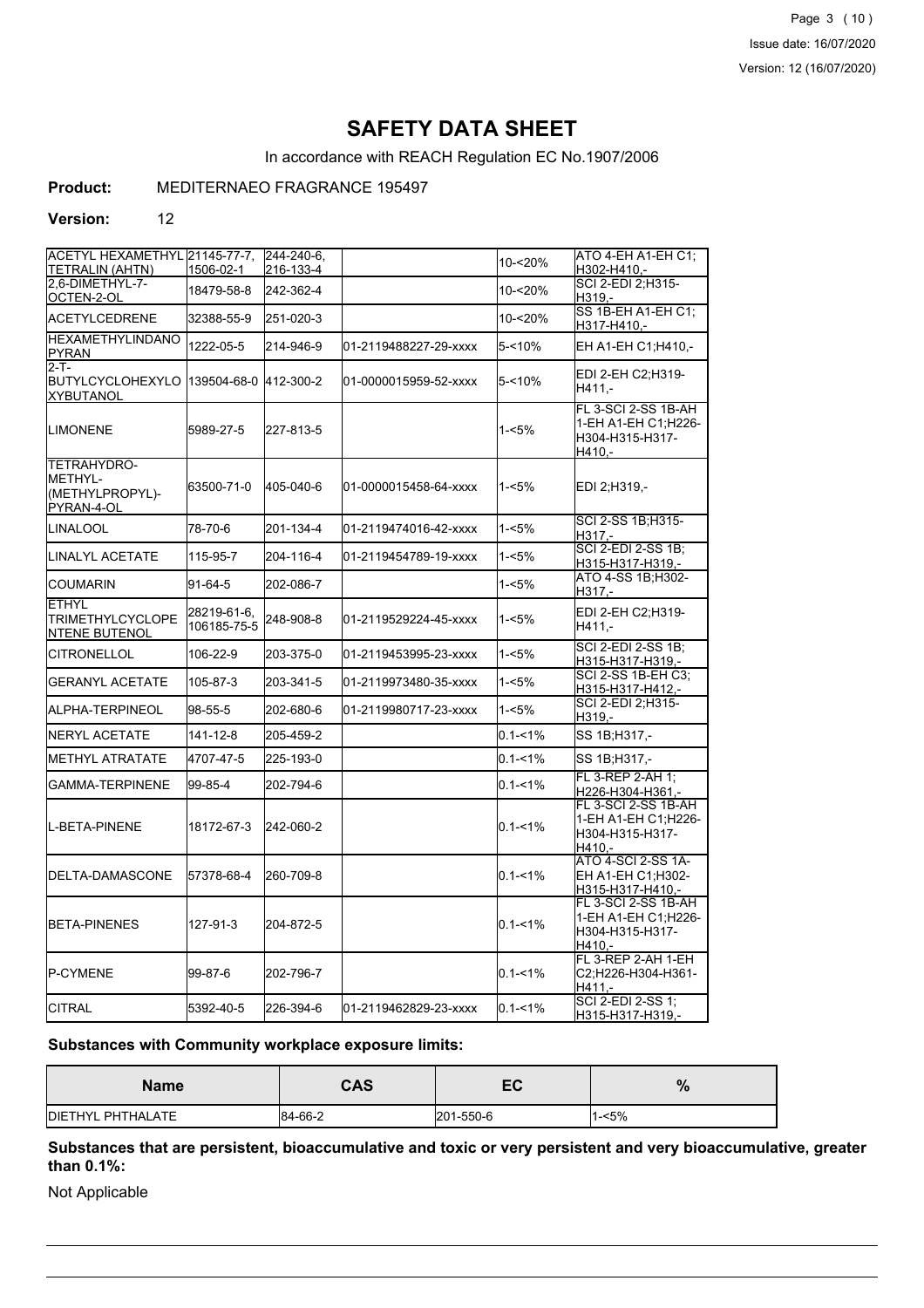Page 4 (10) Issue date: 16/07/2020 Version: 12 (16/07/2020)

# **SAFETY DATA SHEET**

In accordance with REACH Regulation EC No.1907/2006

**Product:** MEDITERNAEO FRAGRANCE 195497

**Version:** 12

## **Section 4. First-aid measures**

### **4.1 Description of first aid measures**

IF ON SKIN: Wash with plenty of soap and water.

IF IN EYES: Rinse cautiously with water for several minutes. Remove contact lenses, if present and easy to do. Continue rinsing.

### **4.2 Most important symptoms and effects, both acute and delayed**

Causes skin irritation. May cause an allergic skin reaction. Causes serious eye irritation.

### **4.3 Indication of any immediate medical attention and special treatment needed**

None expected, see Section 4.1 for further information.

### **SECTION 5: Firefighting measures**

### **5.1 Extinguishing media**

Suitable media: Carbon dioxide, Dry chemical, Foam.

### **5.2 Special hazards arising from the substance or mixture**

In case of fire, may be liberated: Carbon monoxide, Unidentified organic compounds.

### **5.3 Advice for fire fighters:**

In case of insufficient ventilation, wear suitable respiratory equipment.

### **Section 6. Accidental release measures**

### **6.1 Personal precautions, protective equipment and emergency procedures:**

Avoid inhalation. Avoid contact with skin and eyes. See protective measures under Section 7 and 8.

### **6.2 Environmental precautions:**

Keep away from drains, surface and ground water, and soil.

### **6.3 Methods and material for containment and cleaning up:**

Remove ignition sources. Provide adequate ventilation. Avoid excessive inhalation of vapours. Contain spillage immediately by use of sand or inert powder. Dispose of according to local regulations.

## **6.4 Reference to other sections:**

Also refer to sections 8 and 13.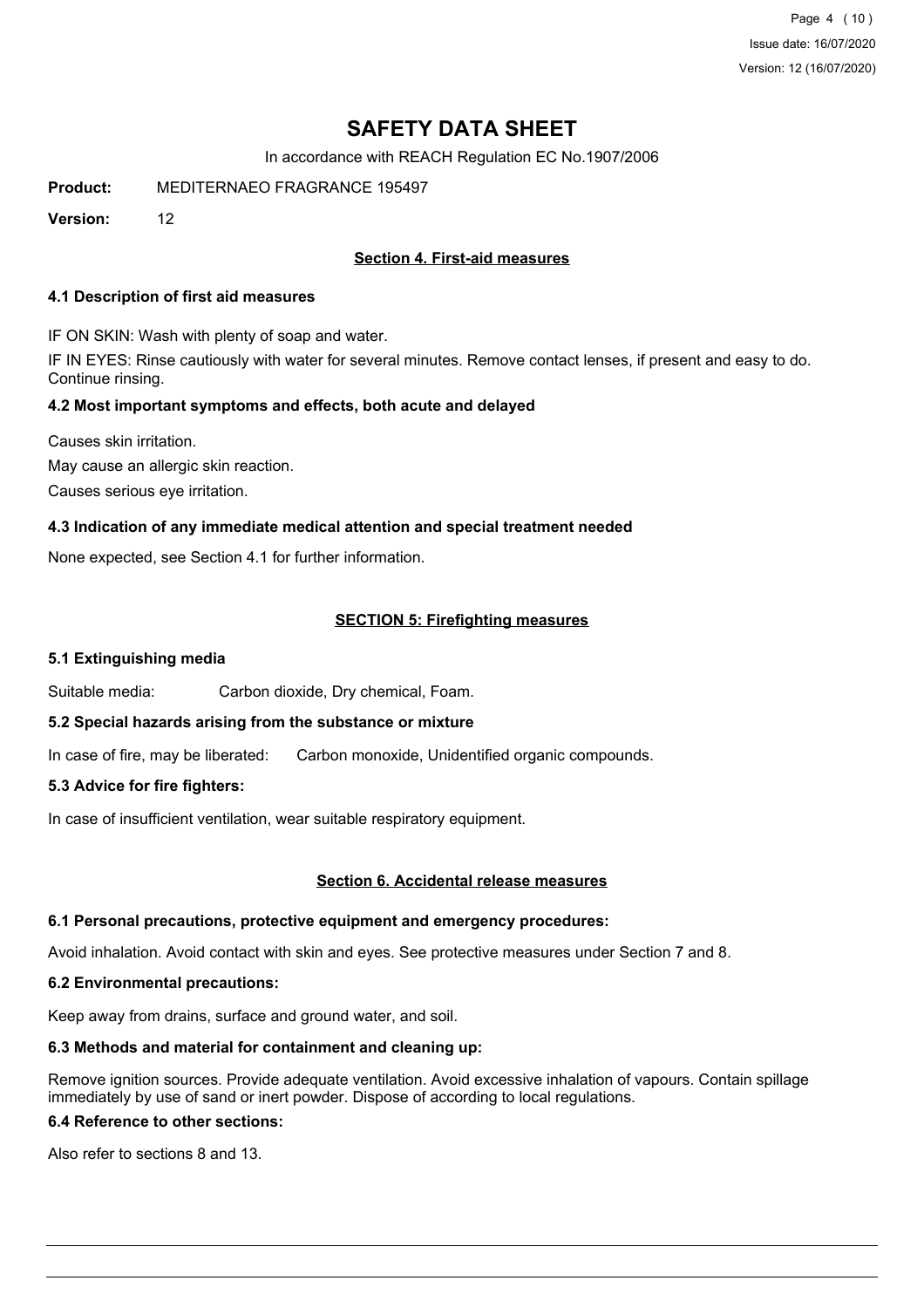Page 5 (10) Issue date: 16/07/2020 Version: 12 (16/07/2020)

## **SAFETY DATA SHEET**

In accordance with REACH Regulation EC No.1907/2006

**Product:** MEDITERNAEO FRAGRANCE 195497

**Version:** 12

## **Section 7. Handling and storage**

### **7.1 Precautions for safe handling:**

Keep away from heat, sparks, open flames and hot surfaces. - No smoking. Use personal protective equipment as required. Use in accordance with good manufacturing and industrial hygiene practices. Use in areas with adequate ventilation Do not eat, drink or smoke when using this product.

### **7.2 Conditions for safe storage, including any incompatibilities:**

Store in a well-ventilated place. Keep container tightly closed. Keep cool. Ground/bond container and receiving equipment. Use explosion-proof electrical, ventilating and lighting equipment. Use only non-sparking tools. Take precautionary measures against static discharge.

### **7.3 Specific end use(s):**

Fragrances: Use in accordance with good manufacturing and industrial hygiene practices.

### **Section 8. Exposure controls/personal protection**

### **8.1 Control parameters**

Workplace exposure limits:

| Ingredient               | <b>CAS</b>               | ЕC                                               | <b>Description</b>                                   | Value |
|--------------------------|--------------------------|--------------------------------------------------|------------------------------------------------------|-------|
|                          |                          | Long-term exposure limit (8-hour<br>TWA) (mg/m3) | 15                                                   |       |
| <b>DIETHYL PHTHALATE</b> | 201-550-6<br>$ 84-66-2 $ |                                                  | Short-term exposure limit (15-<br>$ minute)$ (mg/m3) | 10    |

### **8.2 Exposure Controls**

### **Eye / Skin Protection**

Wear protective gloves/eye protection/face protection

### **Respiratory Protection**

Ensure adequate and ongoing ventilation is maintained in order to prevent build up of excessive vapour and to ensure occupational exposure limits are adhered to. If appropriate, and depending on your patterns and volumes of use, the following engineering controls may be required as additional protective measures: a) Isolate mixing rooms and other areas where this material is used or openly handled. Maintain these areas under negative air pressure relative to the rest of the plant. b) Employ the use of Personal protective equipment - an approved, properly fitted respirator with organic vapour cartridges or canisters and particulate filters. c) Use local exhaust ventilation around open tanks and other open sources of potential exposures in order to avoid excessive inhalation, including places where this material is openly weighed or measured. In addition, use general dilution ventilation of the work area to eliminate or reduce possible worker exposures. d) Use closed systems for transferring and processing this material.

Also refer to Sections 2 and 7.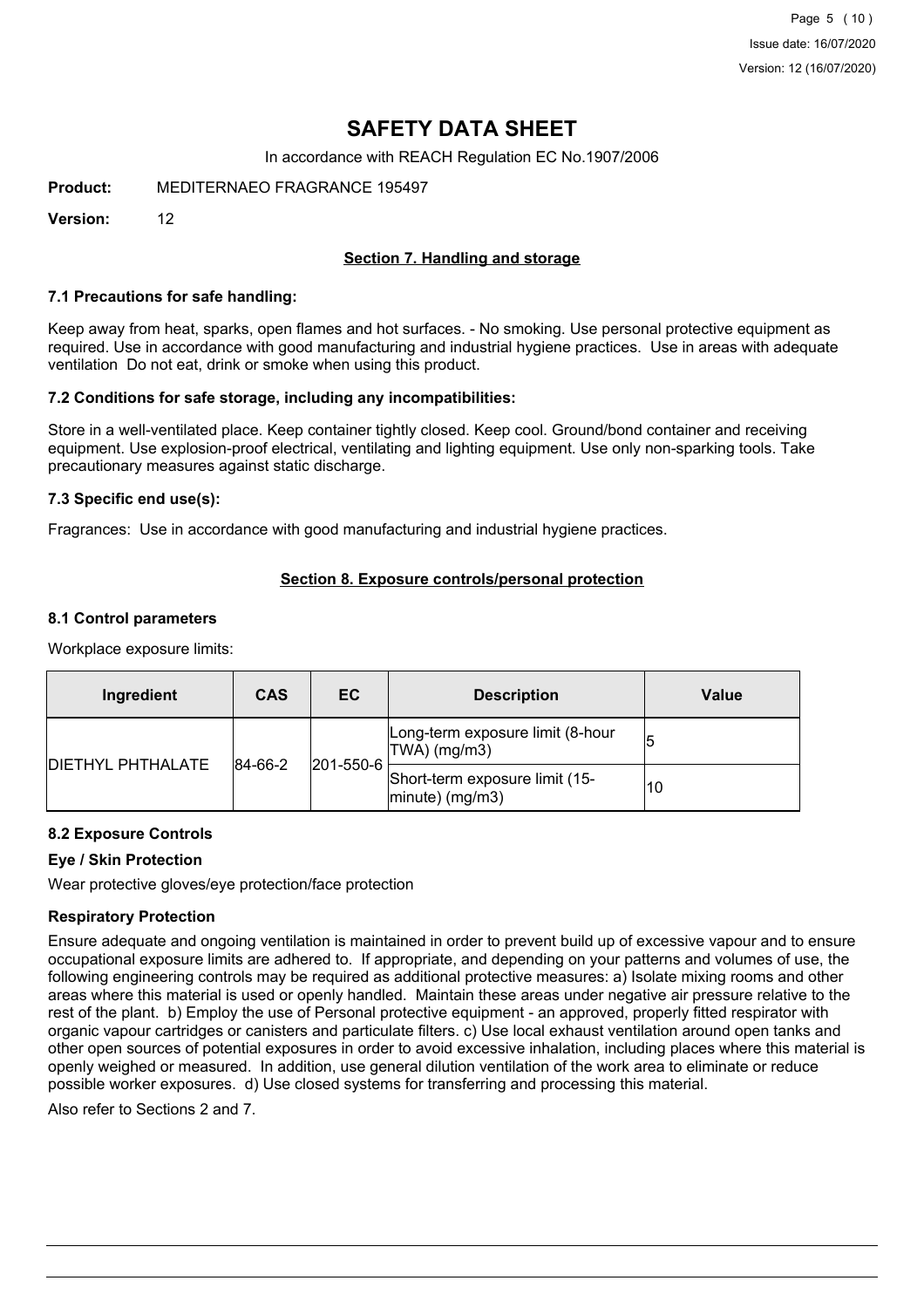Page 6 (10) Issue date: 16/07/2020 Version: 12 (16/07/2020)

## **SAFETY DATA SHEET**

In accordance with REACH Regulation EC No.1907/2006

**Product:** MEDITERNAEO FRAGRANCE 195497

**Version:** 12

### **Section 9. Physical and chemical properties**

### **9.1 Information on basic physical and chemical properties**

| Appearance:                                   | Clear pale yellow to yellow liquid           |
|-----------------------------------------------|----------------------------------------------|
| Odour:                                        | Not determined                               |
| <b>Odour threshold:</b>                       | Not determined                               |
| pH:                                           | Not determined                               |
| Melting point / freezing point:               | Not determined                               |
| Initial boiling point / range:                | Not determined                               |
| Flash point:                                  | 81 °C                                        |
| <b>Evaporation rate:</b>                      | Not determined                               |
| Flammability (solid, gas):                    | Not determined                               |
| Upper/lower flammability or explosive limits: | Product does not present an explosion hazard |
| Vapour pressure:                              | Not determined                               |
| <b>Vapour density:</b>                        | Not determined                               |
| <b>Relative density:</b>                      | $0.9470 - 0.9510$                            |
| Solubility(ies):                              | Not determined                               |
| Partition coefficient: n-octanol/water:       | Not determined                               |
| Auto-ignition temperature:                    | Not determined                               |
| <b>Decomposition temperature:</b>             | Not determined                               |
| <b>Viscosity:</b>                             | Not determined                               |
| <b>Explosive properties:</b>                  | Not expected                                 |
| <b>Oxidising properties:</b>                  | Not expected                                 |
|                                               |                                              |

**9.2 Other information:** None available

#### **Section 10. Stability and reactivity**

#### **10.1 Reactivity:**

Presents no significant reactivity hazard, by itself or in contact with water.

### **10.2 Chemical stability:**

Good stability under normal storage conditions.

### **10.3 Possibility of hazardous reactions:**

Not expected under normal conditions of use.

### **10.4 Conditions to avoid:**

Avoid extreme heat.

### **10.5 Incompatible materials:**

Avoid contact with strong acids, alkalis or oxidising agents.

**Other identifiers:** None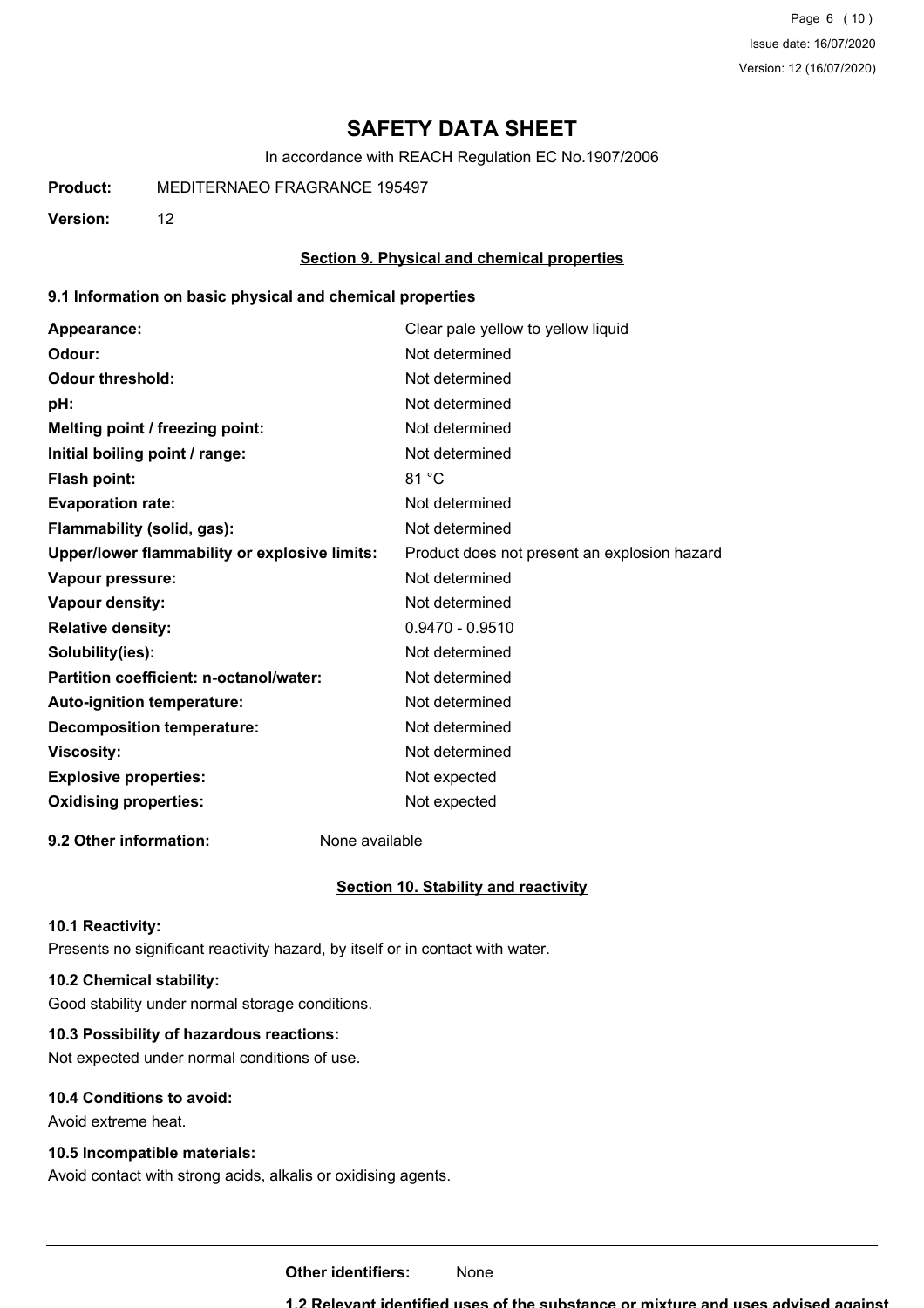Page 7 (10) Issue date: 16/07/2020 Version: 12 (16/07/2020)

# **SAFETY DATA SHEET**

In accordance with REACH Regulation EC No.1907/2006

**Product:** MEDITERNAEO FRAGRANCE 195497

**Version:** 12

### **10.6 Hazardous decomposition products:**

Not expected.

### **Section 11. Toxicological information**

### **11.1 Information on toxicological effects**

This mixture has not been tested as a whole for health effects. The health effects have been calculated using the methods outlined in Regulation (EC) No 1272/2008 (CLP).

| <b>Acute Toxicity:</b>                    | Based on available data the classification criteria are not met. |
|-------------------------------------------|------------------------------------------------------------------|
| <b>Acute Toxicity Oral</b>                | 3481                                                             |
| <b>Acute Toxicity Dermal</b>              | >5000                                                            |
| <b>Acute Toxicity Inhalation</b>          | Not Available                                                    |
| <b>Skin corrosion/irritation:</b>         | Skin Corrosion / Irritation Category 2                           |
| Serious eye damage/irritation:            | Eye Damage / Irritation Category 2                               |
| <b>Respiratory or skin sensitisation:</b> | Sensitization - Skin Category 1                                  |
| Germ cell mutagenicity:                   | Based on available data the classification criteria are not met. |
| <b>Carcinogenicity:</b>                   | Based on available data the classification criteria are not met. |
| <b>Reproductive toxicity:</b>             | Based on available data the classification criteria are not met. |
| <b>STOT-single exposure:</b>              | Based on available data the classification criteria are not met. |
| <b>STOT-repeated exposure:</b>            | Based on available data the classification criteria are not met. |
| <b>Aspiration hazard:</b>                 | Based on available data the classification criteria are not met. |

## **Information about hazardous ingredients in the mixture**

| Ingredient                                                    | <b>CAS</b>                      | EC                                     | LD50/ATE Oral | LD50/ATE<br><b>Dermal</b> | LC50/ATE<br><b>Inhalation</b> | <b>LC50</b><br>Route |
|---------------------------------------------------------------|---------------------------------|----------------------------------------|---------------|---------------------------|-------------------------------|----------------------|
| <b>ACETYL</b><br><b>IHEXAMETHYL</b><br><b>TETRALIN (AHTN)</b> | $ 21145 - 77 - 7 $<br>1506-02-1 | $ 244 - 240 - 6 $<br>$ 216 - 133 - 4 $ | 1000          | Not available             | Not available                 | Not<br>lavailable    |
| <b>ICOUMARIN</b>                                              | $ 91-64-5 $                     | 202-086-7                              | 500           | Not available             | Not available                 | Not<br>lavailable    |

Refer to Sections 2 and 3 for additional information.

## **Section 12. Ecological information**

### **12.1 Toxicity:**

- Very toxic to aquatic life with long lasting effects.
- **12.2 Persistence and degradability:** Not available
- **12.3 Bioaccumulative potential:** Not available
- **12.4 Mobility in soil:** Not available
- **12.5 Results of PBT and vPvB assessment:**

This substance does not meet the PBT/vPvB criteria of REACH, annex XIII.

**12.6 Other adverse effects:** Not available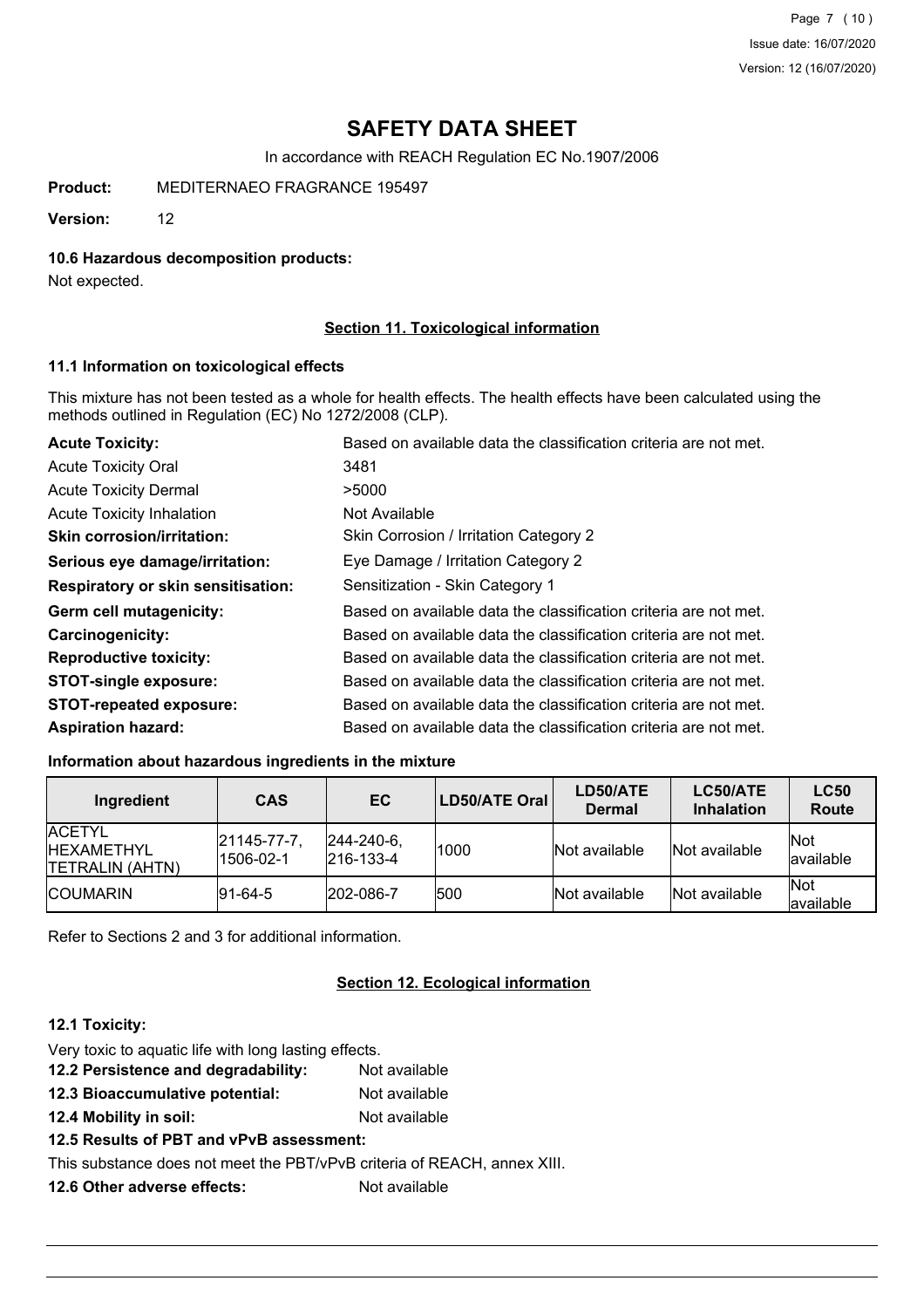Page 8 (10) Issue date: 16/07/2020 Version: 12 (16/07/2020)

## **SAFETY DATA SHEET**

In accordance with REACH Regulation EC No.1907/2006

**Product:** MEDITERNAEO FRAGRANCE 195497

**Version:** 12

### **Section 13. Disposal considerations**

### **13.1 Waste treatment methods:**

Dispose of in accordance with local regulations. Avoid disposing into drainage systems and into the environment. Empty containers should be taken to an approved waste handling site for recycling or disposal.

## **Section 14. Transport information**

| 14.1 UN number:                    | UN3082                                                                                                    |
|------------------------------------|-----------------------------------------------------------------------------------------------------------|
| 14.2 UN Proper Shipping Name:      | ENVIRONMENTALLY HAZARDOUS SUBSTANCE, LIQUID, N.O.S.<br>(ACETYL HEXAMETHYL TETRALIN (AHTN), ACETYLCEDRENE) |
| 14.3 Transport hazard class(es):   | 9                                                                                                         |
| <b>Sub Risk:</b>                   | -                                                                                                         |
| 14.4. Packing Group:               | Ш                                                                                                         |
| <b>14.5 Environmental hazards:</b> | This is an environmentally hazardous substance.                                                           |
| 14.6 Special precautions for user: | None additional                                                                                           |
|                                    | 14.7 Transport in bulk according to Annoy II of MADDOI 73/78 and the IRC Code:                            |

**14.7 Transport in bulk according to Annex II of MARPOL73/78 and the IBC Code:**

Not applicable

## **Section 15. Regulatory information**

## **15.1 Safety, health and environmental regulations/legislation specific for the substance or mixture** None additional

### **15.2 Chemical Safety Assessment**

A Chemical Safety Assessment has not been carried out for this product.

### **Section 16. Other information**

| <b>Concentration % Limits:</b>  | EH A1=61.50% EH C1=61.50% EH C2=6.05% EH C3=0.60499319% EH<br>C4=51.79% SCL2=35.31% EDL2=30.78% EDL2A=30.78% SS 1=8.33% |
|---------------------------------|-------------------------------------------------------------------------------------------------------------------------|
| <b>Total Fractional Values:</b> | EH A1=1.63 EH C1=1.63 EH C2=16.53 EH C3=165.29 EH C4=1.93 SCI<br>2=2.83 EDI 2=3.25 EDI 2A=3.25 SS 1=12.00               |

**Key to revisions:**

Information about hazardous ingredients in the mixture SECTION 3: Composition/information on ingredients Workplace exposure limits

### **Key to abbreviations:**

| <b>Abbreviation</b> | Meaning                                                            |
|---------------------|--------------------------------------------------------------------|
| IAH <sub>1</sub>    | Aspiration Hazard Category 1                                       |
| ATO 4               | Acute Toxicity - Oral Category 4                                   |
| EDI <sub>2</sub>    | Eye Damage / Irritation Category 2                                 |
| IEH A1              | Hazardous to the Aquatic Environment - Acute Hazard Category 1     |
| EH <sub>C1</sub>    | Hazardous to the Aquatic Environment - Long-term Hazard Category 1 |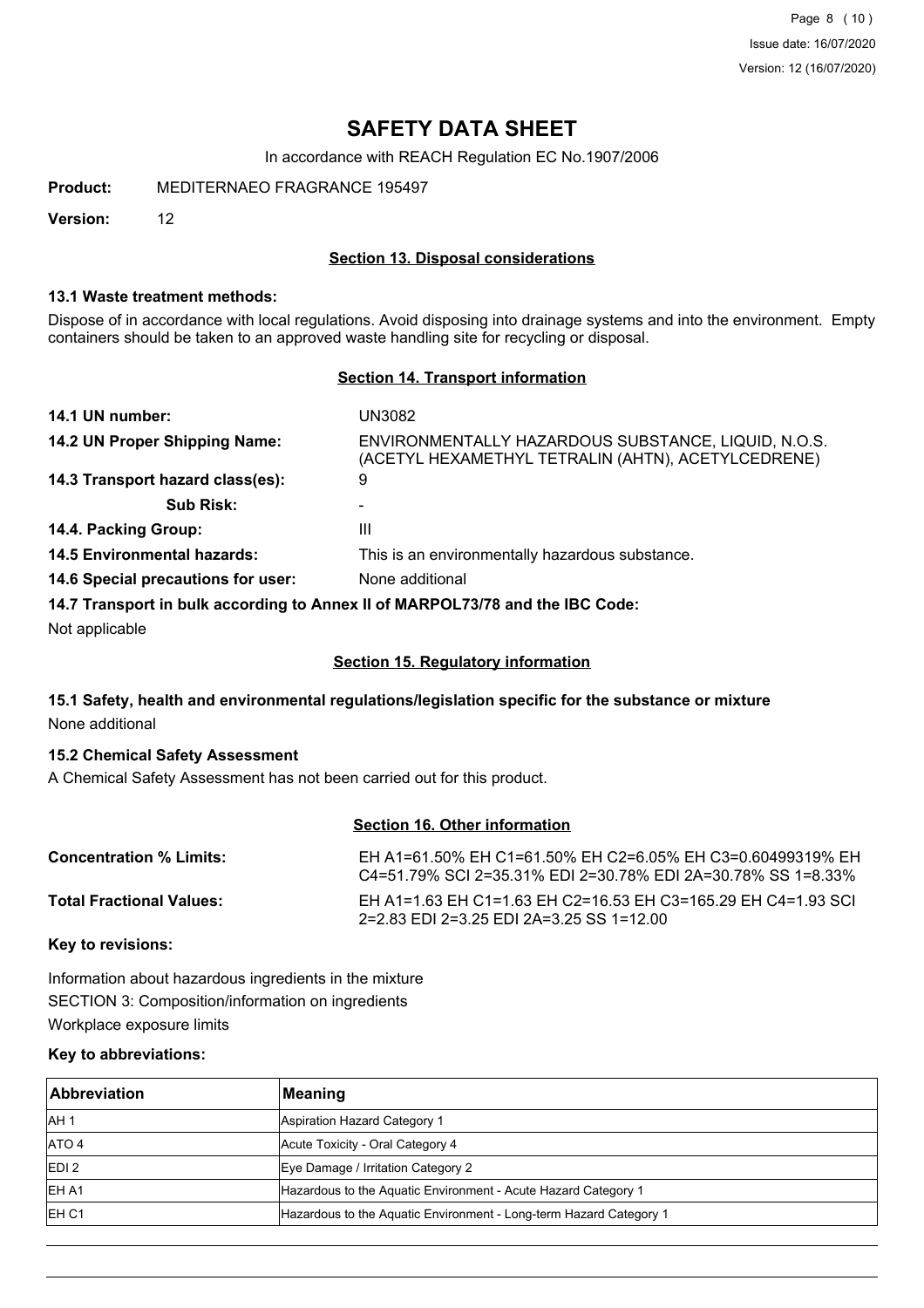Page 9 (10) Issue date: 16/07/2020 Version: 12 (16/07/2020)

# **SAFETY DATA SHEET**

In accordance with REACH Regulation EC No.1907/2006

## **Product:** MEDITERNAEO FRAGRANCE 195497

### **Version:** 12

| EH <sub>C2</sub> | Hazardous to the Aquatic Environment - Long-term Hazard Category 2                                                                  |
|------------------|-------------------------------------------------------------------------------------------------------------------------------------|
| EH C3            | Hazardous to the Aquatic Environment - Long-term Hazard Category 3                                                                  |
| FL <sub>3</sub>  | Flammable Liquid, Hazard Category 3                                                                                                 |
| H226             | Flammable liquid and vapour.                                                                                                        |
| H302             | Harmful if swallowed.                                                                                                               |
| H304             | May be fatal if swallowed and enters airways.                                                                                       |
| H315             | Causes skin irritation.                                                                                                             |
| H317             | May cause an allergic skin reaction.                                                                                                |
| H319             | Causes serious eye irritation.                                                                                                      |
| H361             | Suspected of damaging fertility or the unborn child.                                                                                |
| H410             | Very toxic to aquatic life with long lasting effects.                                                                               |
| H411             | Toxic to aquatic life with long lasting effects.                                                                                    |
| H412             | Harmful to aquatic life with long lasting effects.                                                                                  |
| P202             | Do not handle until all safety precautions have been read and understood.                                                           |
| P210             | Keep away from heat, sparks, open flames and hot surfaces. - No smoking.                                                            |
| P233             | Keep container tightly closed.                                                                                                      |
| P240             | Ground/bond container and receiving equipment.                                                                                      |
| P241             | Use explosion-proof electrical, ventilating and lighting equipment.                                                                 |
| P242             | Use only non-sparking tools.                                                                                                        |
| P243             | Take precautionary measures against static discharge.                                                                               |
| P261             | Avoid breathing vapour or dust.                                                                                                     |
| P <sub>264</sub> | Wash hands and other contacted skin thoroughly after handling.                                                                      |
| P270             | Do not eat, drink or smoke when using this product.                                                                                 |
| P272             | Contaminated work clothing should not be allowed out of the workplace.                                                              |
| P273             | Avoid release to the environment.                                                                                                   |
| P <sub>280</sub> | Wear protective gloves/eye protection/face protection.                                                                              |
| P301/310         | IF SWALLOWED: Immediately call a POISON CENTER or doctor/physician.                                                                 |
| P301/312         | IF SWALLOWED: call a POISON CENTER or doctor/physician if you feel unwell.                                                          |
| P302/352         | IF ON SKIN: Wash with plenty of soap and water.                                                                                     |
| P303/361/353     | IF ON SKIN (or hair): Remove/take off immediately all contaminated clothing. Rinse skin with water/shower.                          |
| P305/351/338     | IF IN EYES: Rinse cautiously with water for several minutes. Remove contact lenses, if present and easy to<br>do. Continue rinsing. |
| P308/313         | IF exposed or concerned: Get medical advice/attention.                                                                              |
| P330             | Rinse mouth.                                                                                                                        |
| P331             | Do not induce vomiting.                                                                                                             |
| P332/313         | If skin irritation occurs: Get medical advice/attention.                                                                            |
| P333/313         | If skin irritation or rash occurs: Get medical advice/attention.                                                                    |
| P337/313         | If eye irritation persists: Get medical advice/attention.                                                                           |
| P362             | Take off contaminated clothing and wash before reuse.                                                                               |
| P363             | Wash contaminated clothing before reuse.                                                                                            |
| P370/378         | In case of fire: Use carbon dioxide, dry chemical, foam for extinction.                                                             |
| P391             | Collect spillage.                                                                                                                   |
|                  |                                                                                                                                     |